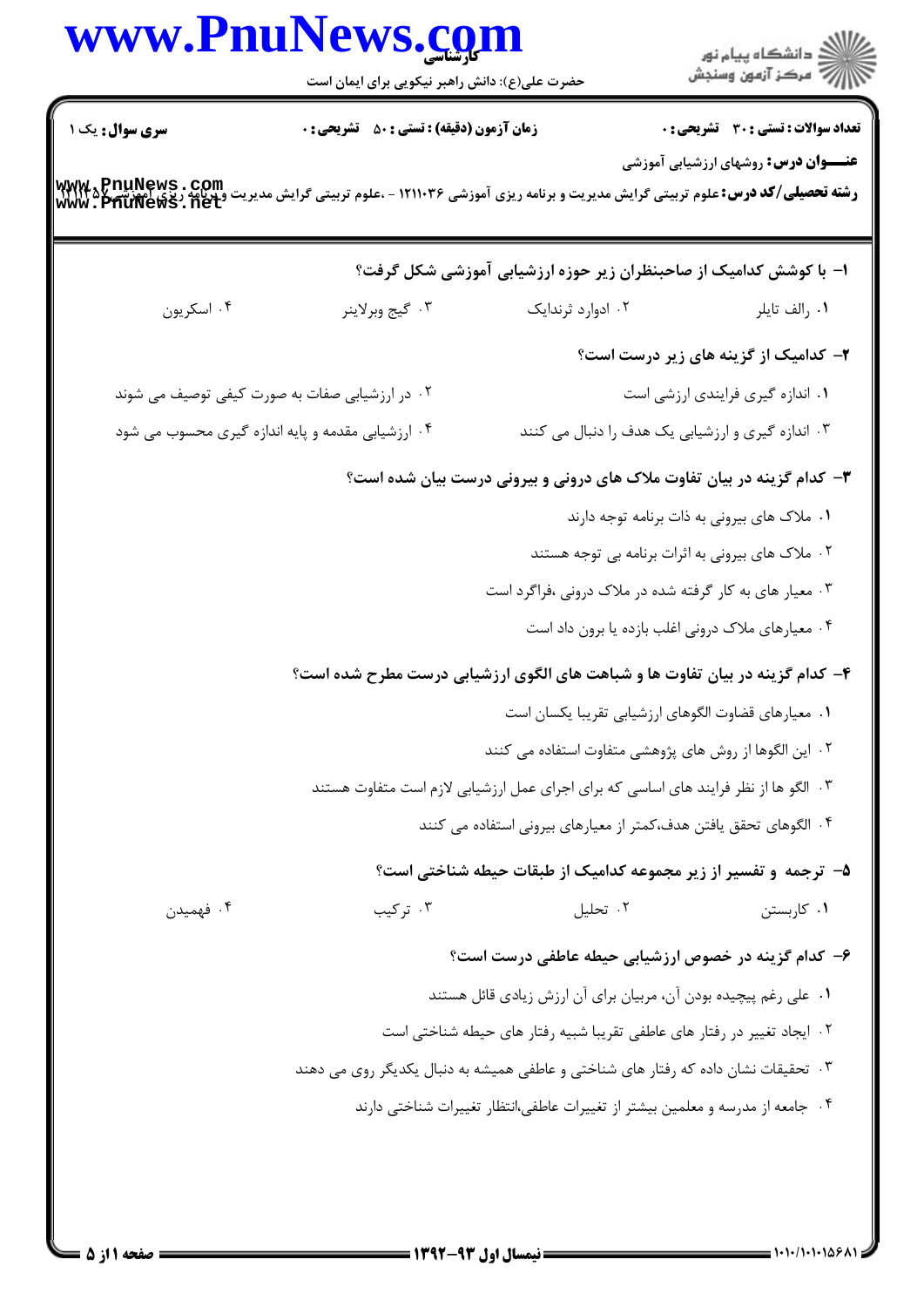|                                     | www.PnuNews.com<br>حضرت علی(ع): دانش راهبر نیکویی برای ایمان است                                                                              |                                                                     | ر<br>دانشڪاه پيام نور)<br>ا∛ مرڪز آزمون وسنڊش |
|-------------------------------------|-----------------------------------------------------------------------------------------------------------------------------------------------|---------------------------------------------------------------------|-----------------------------------------------|
| <b>سری سوال : ۱ یک</b>              | <b>زمان آزمون (دقیقه) : تستی : 50 ٪ تشریحی : 0</b>                                                                                            |                                                                     | <b>تعداد سوالات : تستی : 30 ٪ تشریحی : 0</b>  |
|                                     | <b>رشته تحصیلی/کد درس: ع</b> لوم تربیتی گرایش مدیریت و برنامه ریزی آموزشی ۱۲۱۱۰۳۶ - ،علوم تربیتی گرایش مدیریت پر ۱۳۷۲۵<br>WWW . PhuNews . net |                                                                     | <b>عنـــوان درس:</b> روشهای ارزشیابی آموزشی   |
|                                     |                                                                                                                                               | ۷- آزمون های هنجاری دارای کدامیک از ویژگی های زیر هستند؟            |                                               |
|                                     | ۰۲ معمولا استاندارد شده نیستند                                                                                                                |                                                                     | ۰۱ حوزه محدودی از محتوا را ارزیابی می کنند    |
|                                     | ۰۴ پراکندگی نمره های حاصل از آن کم است                                                                                                        |                                                                     | ۰۳ سوال های آن سطح دشواری متوسط دارند         |
|                                     | ۸– اولین و ساده ترین سطح شناخت ،در کدام یک از طبقات هدفهای تربیتی بلوم قرار دارد؟                                                             |                                                                     |                                               |
| ۰۴ تحليل                            | ا کاربرد $\cdot$ ۳                                                                                                                            | ۰۲ فهمیدن                                                           | ۰۱ دانش                                       |
|                                     |                                                                                                                                               | ۹- یکی از ویژگی های آزمون های پاسخ نگار در کدام گزینه مطرح شده است؟ |                                               |
|                                     | ۰۲ نمره گذاری آن عینی و سریع صورت می گیرد                                                                                                     |                                                                     | ۰۱ معمولا پایایی آزمون پایین است              |
|                                     | ۰۴ در آن نمونه وسیعی از محتوا آزمون می شود                                                                                                    |                                                                     | ۰۳ تعداد سوالات آزمون زياد است                |
|                                     | ∙ا− کدام یک از طبقات حوزه شناختی نه تنها معرف فرآیند پایانی رفتارهای شناختی است،بلکه نقش پل ارتباطی بین                                       | رفتارهای شناختی و رفتارهای عاطفی را نیز ایفا می کند؟                |                                               |
| ۰۴ ارزشیابی                         | ۰۳ ترکیب                                                                                                                                      | ۰۲ تحلیل                                                            | ۰۱ کاربستن                                    |
|                                     |                                                                                                                                               | 1۱– واریانس مشترک بین دو آزمون را می نامند.                         |                                               |
| ۰۴ ضریب تمیز                        | ۰۳ ضریب دشواری                                                                                                                                | ۰۲ روایی                                                            | ۰۱ پایایی                                     |
|                                     | ۱۲- منتقدان روش تایلر از جمله استافل بیم شیوه وی را به چه دلیل مورد انتقاد قرار داده اند؟                                                     |                                                                     |                                               |
|                                     | ۰۲ کم رنگ کردن نقش معلم در فرایند ارزشیابی                                                                                                    |                                                                     | ۰۱ عدم توجه به فراگرد اجرای برنامه            |
| ۰۴ تاکید بر تعامل محتوا و دانش آموز |                                                                                                                                               |                                                                     | ۰۳ تاکیداندک بر عمل ارزشیابی نهایی            |
|                                     | ۱۳- روشی که برای انتخاب و تعیین هدف های آموزشی به کار برده شده است، چه نام دارد؟                                                              |                                                                     |                                               |
|                                     | ۰۲ ارزیابی                                                                                                                                    |                                                                     | ۰۱ سنجش نیاز های آموزشی                       |
|                                     | ۰۴ سنجش و اندازه گیری                                                                                                                         |                                                                     | ۰۳ ارزشیابی                                   |
|                                     |                                                                                                                                               | ۰۱۴ در فرمول شاخص تاثیر آموزش(RA)نشان دهنده چیست؟                   |                                               |
|                                     | ۰۲ تعداد افراد شرکت کننده در آزمون                                                                                                            |                                                                     | ٠١ تعداد پاسخ های غلط سوال در پیش آزمون       |
|                                     | ۰۴ تعداد پاسخ های صحیح سوال در آزمون های نهایی                                                                                                |                                                                     | ۰۳ تعداد پاسخ های صحیح سوال در پیش آزمون      |
|                                     |                                                                                                                                               | 1۵- روایی محتوا را مترادف کدام نوع روایی می نامند؟                  |                                               |
| ۰۴ سازه                             | ۰۳ عملکرد                                                                                                                                     | ۰۲ پیش بین                                                          | ۰۱ توصیفی                                     |
|                                     |                                                                                                                                               |                                                                     |                                               |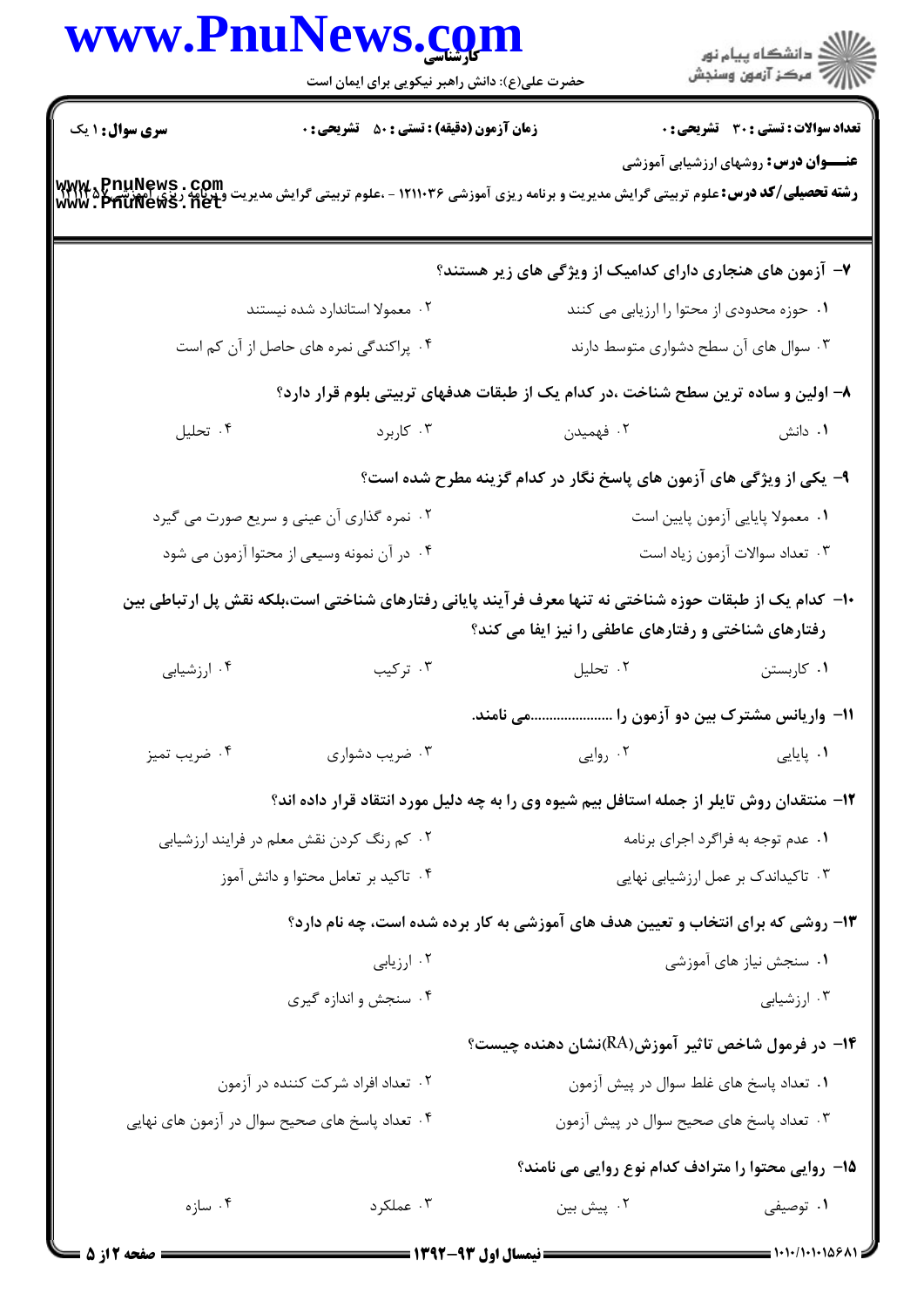|                        | www.PnuNews.com<br>حضرت علی(ع): دانش راهبر نیکویی برای ایمان است | ≦ دانشڪاه پيام نور<br>7 مرڪز آزمون وسنڊش                                                                                                                                                          |  |
|------------------------|------------------------------------------------------------------|---------------------------------------------------------------------------------------------------------------------------------------------------------------------------------------------------|--|
| <b>سری سوال :</b> ۱ یک | <b>زمان آزمون (دقیقه) : تستی : 50 ٪ تشریحی : 0</b>               | <b>تعداد سوالات : تستی : 30 ٪ تشریحی : 0</b>                                                                                                                                                      |  |
|                        |                                                                  | <b>عنـــوان درس:</b> روشهای ارزشیابی آموزشی<br><b>رشته تحصیلی/کد درس: علوم تربیتی گرایش مدیریت و برنامه ریزی آموزشی ۱۲۱۱۰۳۶ - ،علوم تربیتی گرایش مدیریت و پرنامه ریزی<br/>Www . PhuNews . net</b> |  |
|                        |                                                                  | ۱۶- کدام خصیصه ویژگی های عاطفی به جنبه مثبت،خنثی یا منفی بودن احساس اشاره می کند؟                                                                                                                 |  |
| ۰۴ باور داشت           | ۰۳ هدف                                                           | ۰۲ جهت<br>۰۱ شدت                                                                                                                                                                                  |  |
|                        |                                                                  | ۱۷- کدام گزینه درست است؟                                                                                                                                                                          |  |
|                        |                                                                  | ۰۱ درجه بندی رفتار مورد قضاوت قرار نمی گیرد                                                                                                                                                       |  |
|                        |                                                                  | ۰۲ پیچیده ترین شکل مقیاس درجه بندی،مقیاس لیکرت است                                                                                                                                                |  |
|                        |                                                                  | ۰۳ درجه بندی و قضاوت مترادفند                                                                                                                                                                     |  |
|                        |                                                                  | ۰۴ درجه بندی نوعی قضاوت است                                                                                                                                                                       |  |
|                        |                                                                  | <b>۱۸</b> - در برنامه ارزشیابی،حرف <sup>R</sup> نشانه چیست؟                                                                                                                                       |  |
|                        |                                                                  | ۰۱ بیانگر عمل آزمایش یا کاربندی مورد ارزشیابی                                                                                                                                                     |  |
|                        |                                                                  | ۰۲ نشانه استفاده از گروههای غیر همتا در برنامه ارزشیابی                                                                                                                                           |  |
|                        |                                                                  | ۰۳ بیانگر عمل اندازه گیری یا مشاهده عملکرد افراد شرکت کننده در برنامه ارزشیابی                                                                                                                    |  |
|                        |                                                                  | ۰۲ مبین استفاده از گمارش تصادفی در تشکیل گروههای شرکت کننده در برنامه ارزشیابی                                                                                                                    |  |
|                        |                                                                  | 1۹- کدام گزینه درست است؟                                                                                                                                                                          |  |
|                        |                                                                  | ٠١ تقريبا در اغلب پژوهش ها مي توان به معرف بودن نمونه كاملا اطمينان كرد                                                                                                                           |  |
|                        |                                                                  | ٠٢ استفاده از نمونه گيري تصادفي ميزان احتمال معرف بودن را افزايش مي دهد                                                                                                                           |  |
|                        |                                                                  | ۰۳ گزینش تصادفی و گمارش تصادفی از نظر هدف با یکدیگر یکسان هستند                                                                                                                                   |  |
|                        |                                                                  | ۰۴ در پژوهش های همبستگی گروه نمونه از یک جامعه گسترده و بزرگ انتخاب می شود                                                                                                                        |  |
|                        |                                                                  | ۲۰- استفاده همزمان از دو عمل نمونه گیری را چه می نامند؟                                                                                                                                           |  |
| ۰۴ هدفمند              | ۰۳ گزینش تصادفی                                                  | ۰۲ گمارش تصادفی<br>۰۱ چند ماتریسی                                                                                                                                                                 |  |
|                        |                                                                  | <b>۲۱</b> - اسکریون ارزشیابی را مترادف چه چیزی می داند؟                                                                                                                                           |  |
|                        | ٠٢ عامل قضاوت و تحقق يافتن ديد گاهها                             | ۰۱ الگوی تسهیل در تصمیم گیری                                                                                                                                                                      |  |
|                        | ۰۴ تعيين ميزان مطلوبيت اهداف برنامه                              | ۰۳ سنجش ابزار های مربوط به کیفیت                                                                                                                                                                  |  |
|                        |                                                                  | ۲۲- تایلر ارزشیابی را چگونه فرایندی معرفی می کرد؟                                                                                                                                                 |  |
| ۰۴ هدف آزاد            | ۰۳ اختلافی                                                       | ۰۲ بازدارنده<br>۰۱ اصلاح کننده                                                                                                                                                                    |  |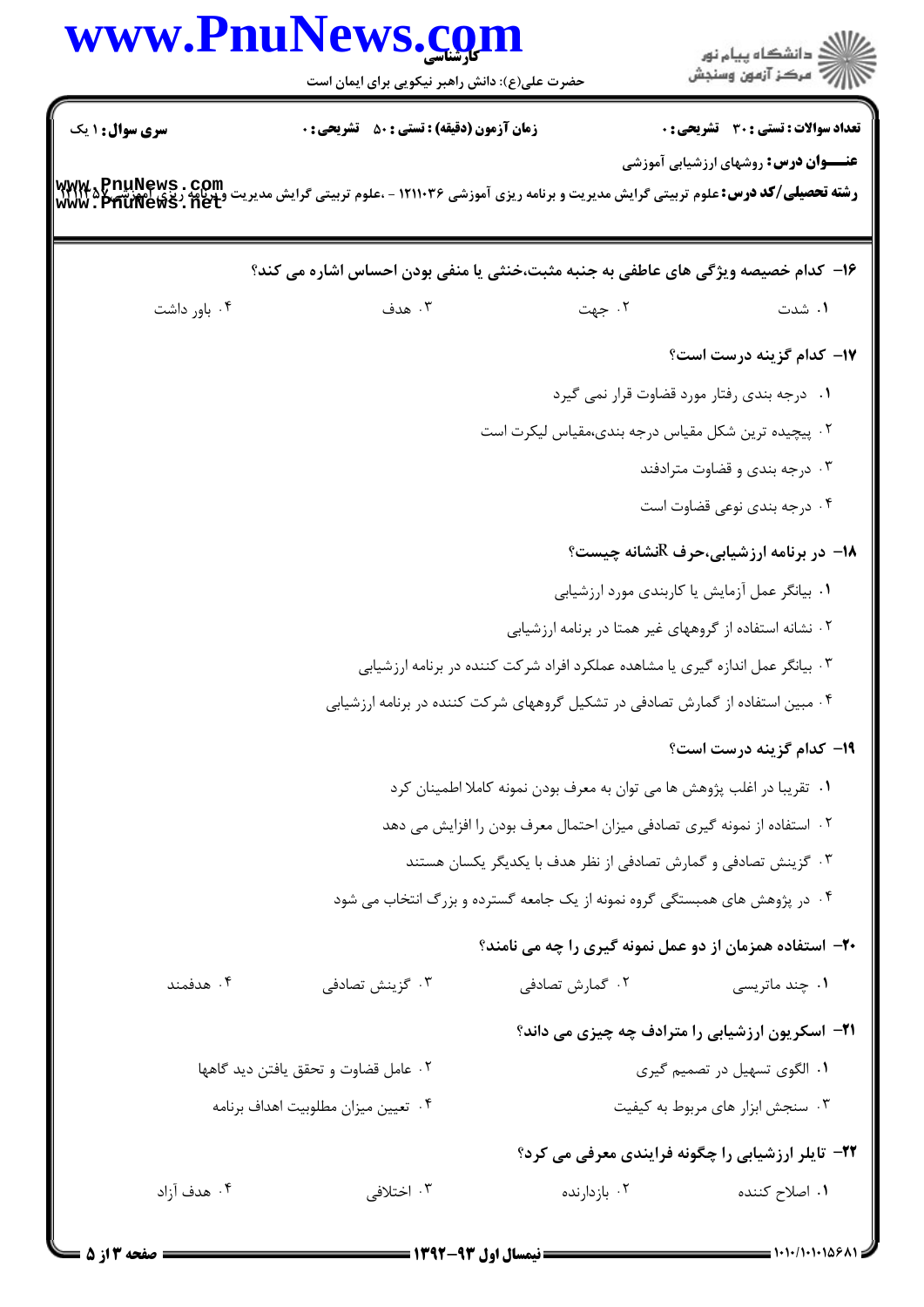# www.PnuNews.co

حضرت علی(ع): دانش راهبر نیکویی برای ایمان است



**تعداد سوالات : تستی : 30 ٪ تشریحی : 0** 

**عنـــوان درس:** روشهای ارزشیابی آموزشی

**زمان آزمون (دقیقه) : تستی : 50 ٪ تشریحی: 0** 

<mark>سری سوال :</mark> ۱ یک

**رشته تحصیلی/کد درس:**علوم تربیتی گرایش مدیریت و برنامه ریزی آموزشی ۱۲۱۱۰۳۶ - ،علوم تربیتی گرایش مدیریت و برنامه ریزی<br>www . PfiuNews . net

## ٢٣- كدام گزينه درست است؟

۰۱ تعیین سطح دشواری منحصر به آزمون های جند گزینه ای است ۰۲ هر چه شاخص دشواری به صفر نزدیک باشد سوال آسانتر است

۰۳ شاخص دشواری یک شاخص وارونه محسوب می شود

۰۴ سطح دشواری قابل قبول در آزمون های هنجاری سطحی نزدیک به ۱۰۰است

# **۲۴**- در بیان تفاوت ارزشیابی و پژوهش کدام گزینه درست است؟

۰۱ در ارزشیابی از دانش کسب شده برای نتیجه گیری استفاده می شود

- <sup>۲</sup>۰ پژوهشگر از دانش کسب شده برای تصمیم گیری استفاده می کند
- ۰۳ در پژوهش ،یافته ها (خوب یا بد و موثر یا غیر موثر) مورد داوری قرار می گیرد
	- ۰۴ از ارزشیابی برای بهبود و اصلاح پدیده ارزشیابی شده استفاده می شود

#### ۲۵- در مراحلی که تایلر برای انجام فرایند واقعی ارزشیابی ارائه کرده است مرحله دوم کدام است؟

| ۰۲ بیان هدف ها به صورت رفتاری        | ٠١ تدوين مقاصد يا اهداف برنامه |
|--------------------------------------|--------------------------------|
| ۰۴ جمع اوری داده های مربوط به عملکرد | ۰۳ طبقه هدف های رفتاری         |

## ۲۶– کدام گزینه در خصوص مقیاس لیکرت درست است؟

- ۰۱ از مقیاس چند درجه ای لیکرت برای افراد در سن دبیرستان استفاده می شود
- ۲۰ شیوه نمره گذاری مقیاس دو درجه ای کاملا متفاوت از چند درجه ای است
- ۰۳ در مقیاس دو درجه ای برای هر عبارت سه پاسخ بلی-موافق و خیر در نظر گرفته می شود
- ۰۴ از مقیاس دو درجه ای هم برای افراد در سنین دبیرستانی وهم زیر سن آن استفاده می شود

۲۷– کدام یک از گزارشهای یافته های ارزشیابی را که با متن روشن ،ساده و قابل فهم و بهره مندی از نمودار و جدول برای انتقال بهتر و ساده تر پیام تهیه شده است را می توان به عنوان سند رسمی در مورد عمل ارزشیابی برنامه آموزشی دانست؟

| ۰۲ گزارش ارزشیابی تکوینی | ۰۱ گزارش ارزشیابی جمعی یا نهایی |
|--------------------------|---------------------------------|
| ۰۴ گزارشهای پیشرفت       | ۰۳ گزارش اجرای برنامه           |

۰۲ سازمان دادن

۲۸- در طبقه بندی رفتار های مربوط به حوزه عاطفی کدامیک از رفتارها نسبت به سه گزینه دیگر ساده تر است؟

۰۱ ارزش گذاری

۰۳ درونی شدن ارزش ها

۰۴ ياسخ دادن